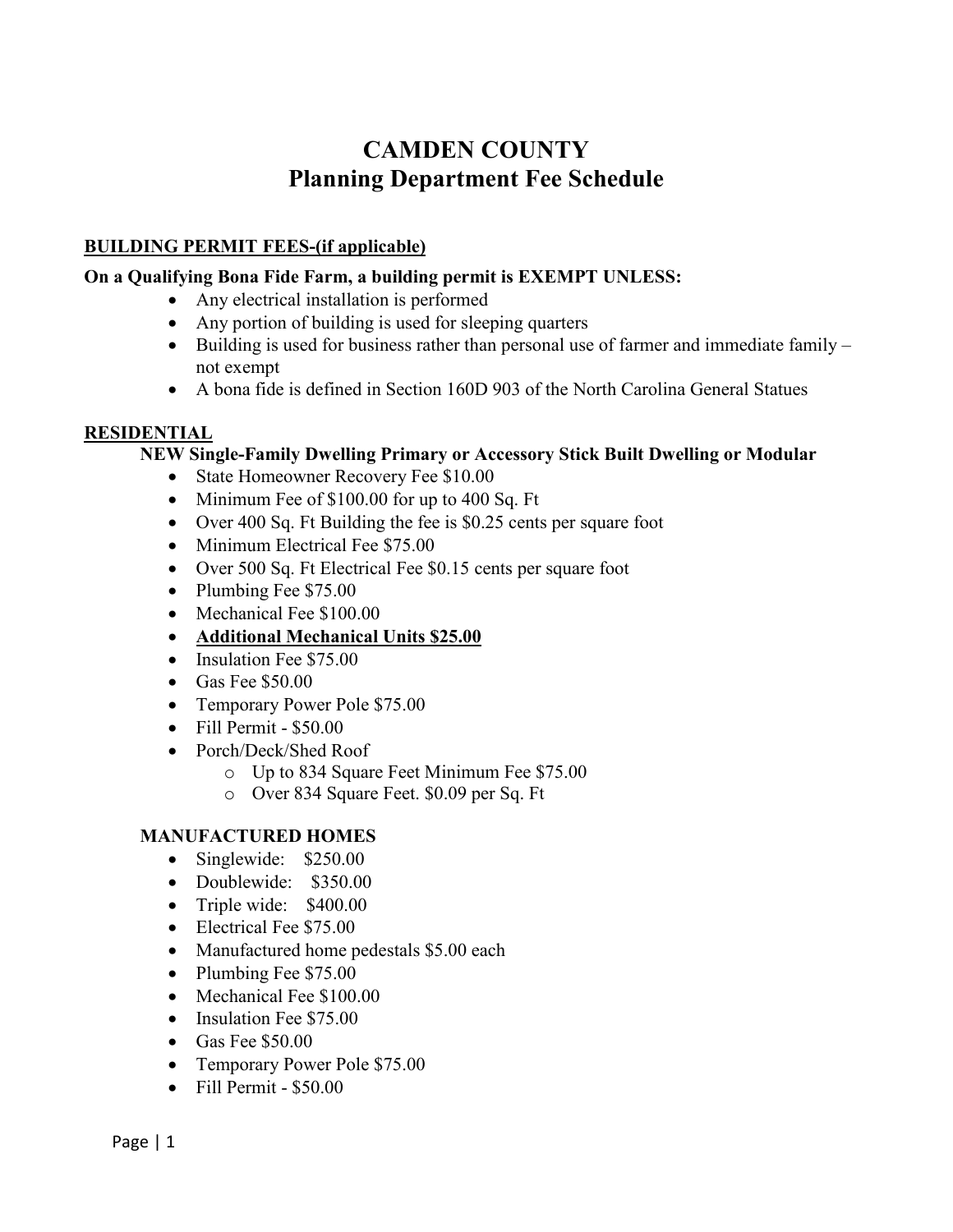# **ADDITIONS: ATTACHED rooms to an existing structure (Bathroom, Kitchen, Sunroom, attached Garage, etc.)**

- Up to 400 Square Feet \$150.00
	- o Electrical Fee \$37.50
	- o Plumbing Fee \$37.50
	- o Mechanical Fee \$37.50
	- o Insulation Fee \$37.50
	- o Gas Fee \$50.00
- Over 400 Square Feet \$0.37 per square feet
	- o Electrical Fee \$75.00
	- o Plumbing Fee \$75.00
	- o Mechanical Fee \$75.00
	- o Insulation Fee \$75.00
	- o Gas Fee \$50.00

# **REHAB/ALTERATIONS/RENOVATIONS/ REPAIRS/ IMPROVEMENTS Includes work within existing structures**

- Minimum fee \$75.00
- Over \$5000 Gross Retail \$0.185 per Sq. Ft
- Over 400 Square Feet \$0.185 per Sq. Ft
- Electrical Fee \$75.00
- Plumbing Fee \$75.00
- Mechanical Fee \$75.00
- Insulation Fee \$75.00
- Gas Fee \$50.00

# **ELECTRICAL**

- Minimum Fee \$75.00
- Temporary Service \$75.00
- Service Change or Service Repair \$75.00

# **PLUMBING**

• Plumbing (New Installs and Repairs) \$75.00

# **MECHANICAL**

- Repair/Service Change/Upgrade \$75.00
- Same Size Change Out \$50.00
- Electrical Trade Affidavit Needed

# **GENERATOR -**

- Electrical Fee \$75.00
- Gas Hook up Fee \$50.00

# **GAS: Natural or Propane HOOKUP or CONVERSION**

• Hook up Fee \$50.00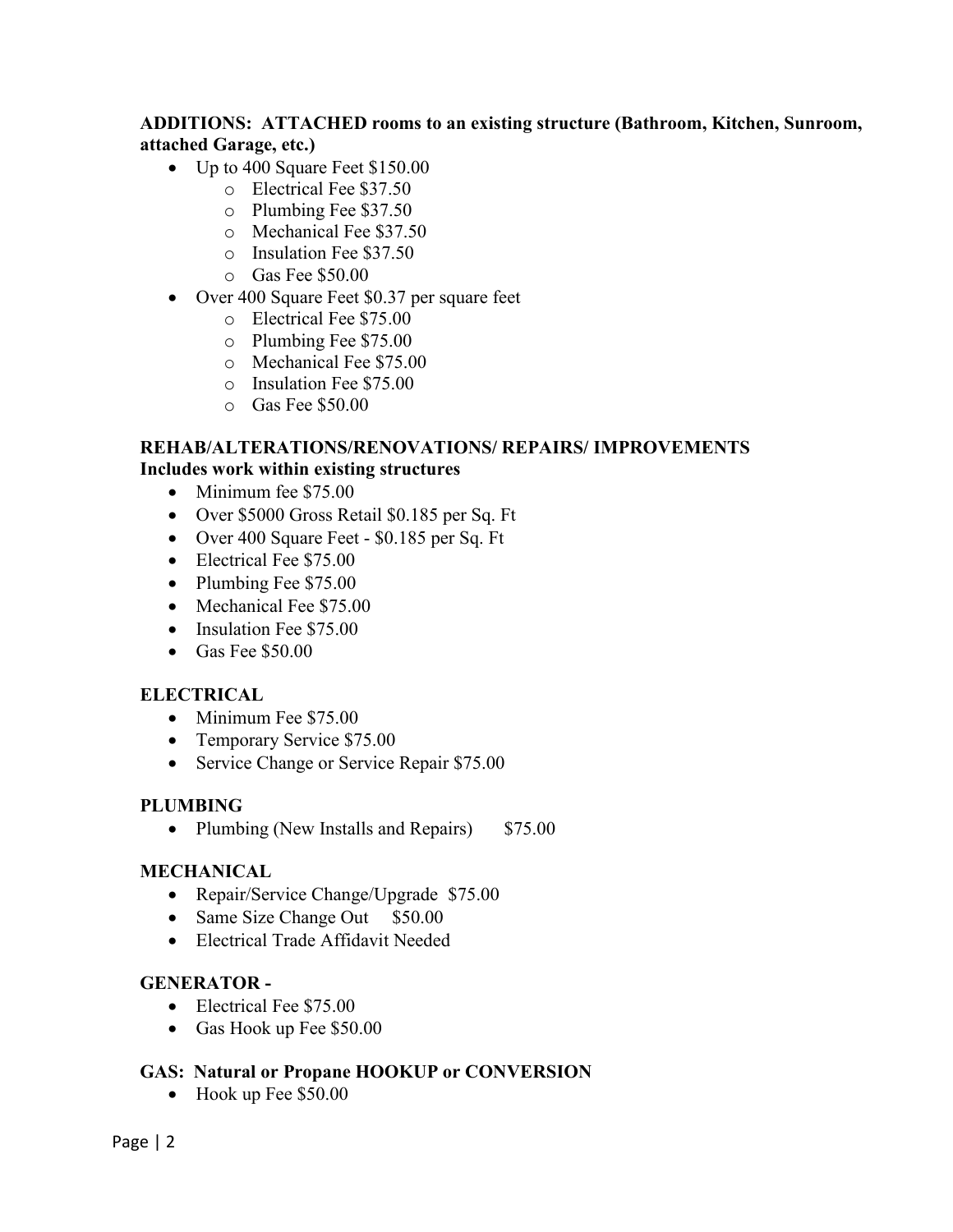• Gas for Generator Fee \$50.00

## **INSULATION**

• Minimum Fee \$75.00

## **SWIMMING POOLS & SPAS**

- In-Ground pool includes electric \$150.00 Flat Fee
- Above Ground
	- o Flat Fee \$50.00
	- o Electric \$75.00

## **ACCESSORY BUILDING: Detached Garage, Storage Shed, Utility Shed, Covered Porch Accessory Dwelling Units use NEW SINGLE-FAMILY DWELLING FEES**

- Up to 400 Square Feet Minimum Fee \$75.00
- Over 400 Square Feet \$0.18 per Sq. Ft.
- Electric \$75.00
- Plumbing Fee \$75.00
- Mechanical Fee \$100.00
- Additional Mechanical Units \$25.00
- Insulation Fee \$75.00
- Gas Fee \$50.00

#### **CARPORT / POLE BARN / POLE SHED/DECK/LEAN TO / SHED ROOF**

- Up to 834 Square Feet Minimum Fee \$75.00
- Over 834 Square Feet. \$0.09 per Sq. Ft.
- Electric \$75.00 Flat Fee

#### **BULKHEAD/PIER/BOATLIFT/DOCK**

- Each structure \$75.00 Flat Fee
- Electric \$75.00
- Plumbing Fee \$75.00

#### **SINGLE UTILITY INSPECTION**

• Single Inspection Trade Permit Minimum Fee \$50.00

#### **SIGNS**

- 16 Square Feet or Less \$0.00
- 17-32 Sq. Ft. \$50.00
- Over 32 Sq. Ft. \$100.00
- Electrical on/for/around Sign single inspections \$50.00

# **DEMOLITION (Fire, Safety, & EPA Regs)**

• Minimum Fee \$75.00

# **MOVING OF ANY BUILDING WITHIN OR INTO THE COUNTY**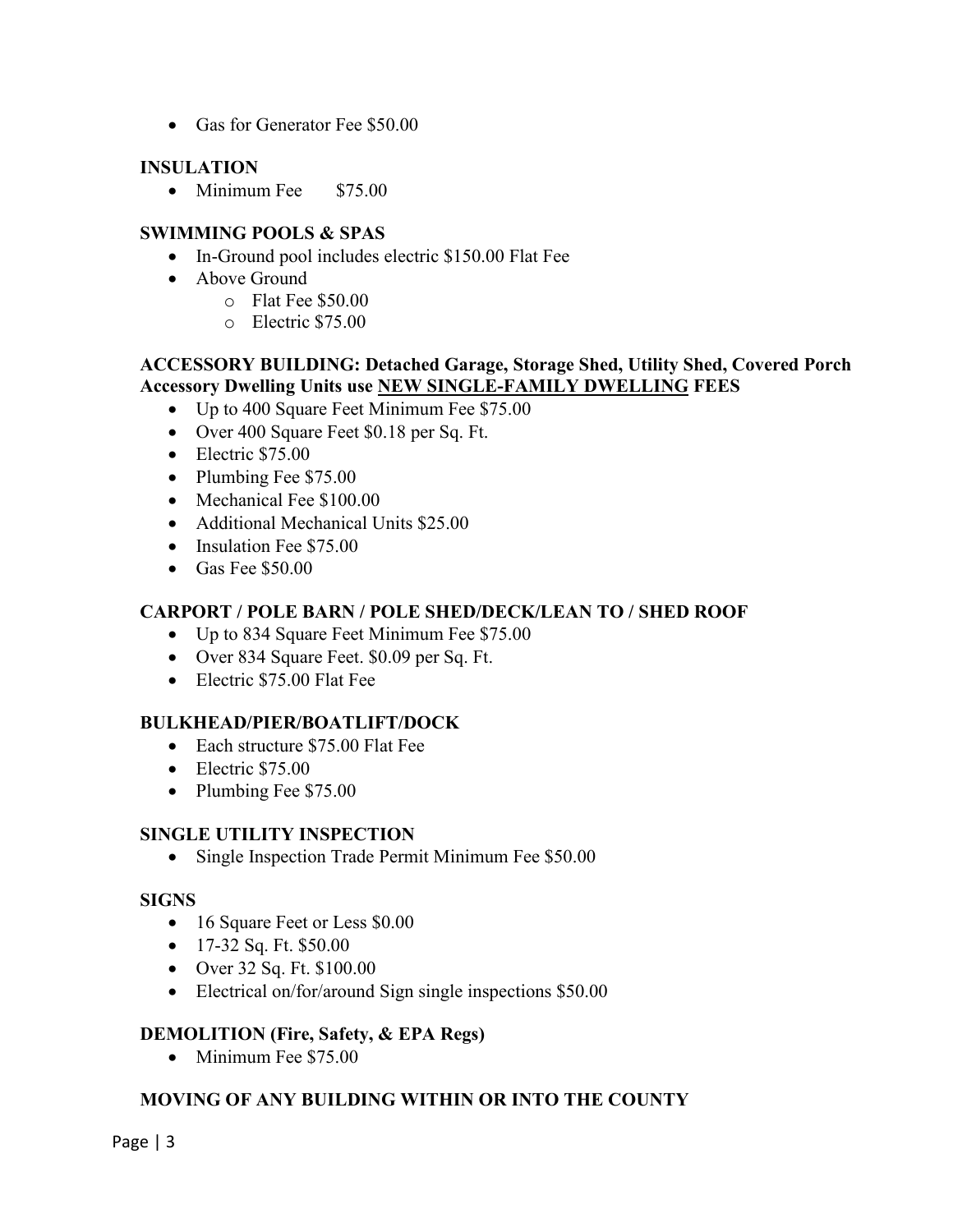• Minimum Fee \$100.00

# **WIND ENERGY SYSTEMS**

- Turbines \$2,000 Each
- Reinspection \$100.00 Each

# **SOLAR FARMS**

- Up to 500 Panels \$250.00
- Over 500 Panels \$0.50 per Panel

# **COMMUNICATION TOWER**

- Minimum Electrical Fee \$75.00
- Gas for Generator Fee \$50.00

# **COMMERCIAL PERMIT PRICES**

# **NEW CONSTRUCTION**

- Up to 400 Sq. Ft. \$100.00
- Over 400 up to  $20,000$  Sq. Ft.  $$0.25/Sq$ . Ft.
- Each Sq. Ft Over 20,000 \$0.15/Sq. Ft.
- Fill Permit \$50.00

# **INSULATION**

• Minimum Flat Fee \$75.00

# **MECHANICAL:**

- Mechanical Fee \$100.00
- Additional Units\$25.00
- Walk-in Cooler \$40.00 ea.
- Commercial Cooking Hood \$40.00 ea.
- HVAC Fire damper/smoke damper \$5.00 ea.

# **ELECTRICAL:**

- Electrical for 0-500 Square Feet \$75.00 Flat Fee
- Electrical Fee for over 500 Square feet \$0.15 per Sq. Ft
- Receptacle / Switch / Fixture 0-100 items \$75.00 Flat Fee
- Electric Duct Heater \$10.00 each
- Each Additional Opening \$0.10 each
- Subpanel \$20.00 each
- Transformer \$20.00 each
- Generator \$20.00 each
- Fuel dispensers \$5.00 each
- Freestanding parking lot light poles \$5.00 each
- Exhaust fans \$5.00 each
- Water heater, \$5,00 each
- Electrical Room Air Condition \$5.00 each
- Spa \$5.00 each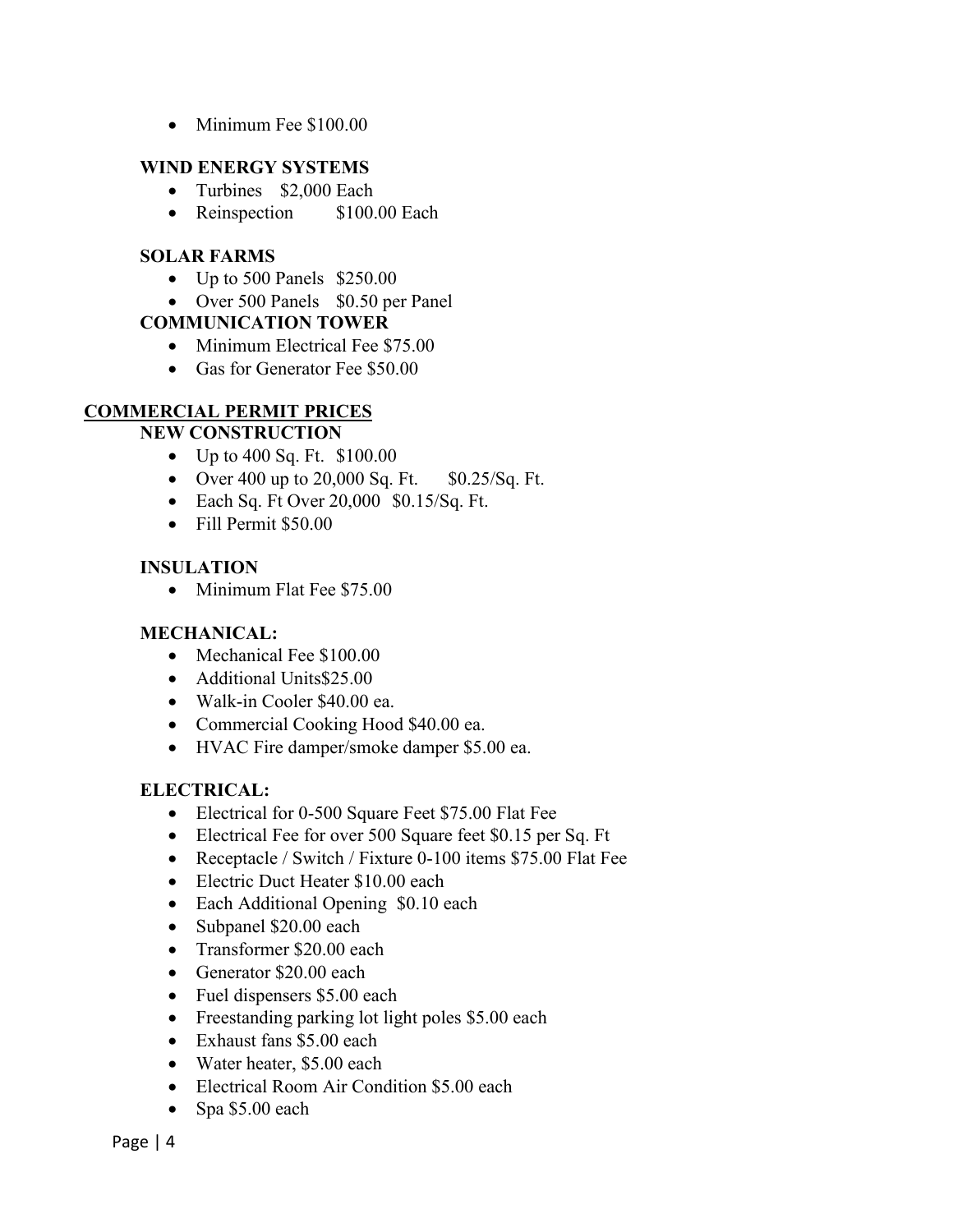- Motors and machinery not specified \$5.00 each
- Temporary Service w/ Trailer \$100.00 each
- Temporary Power Pole \$75.00

# **PLUMBING:**

- Minimum Permit Fee \$75.00
- Fixture, trap, or similar devices \$5.00 each
- Each Sprinkler Head \$5.00

# **GAS**

- Minimum Permit Fee \$50.00
- Each outlet \$5.00

# **NEGLIGENCE FEES**

- Inspection Negligence Fee of \$100.00 Applies when:
	- o Inspections called for but not ready
	- o Skipping any applicable mandatory inspection
	- o Re-Inspections called for without first correcting discrepancies noted by inspector
	- o Wrong sub-contractor other than on Trade Affidavit
	- o No OSHA ladder available or set up at inspection
- Building or Trade Related Activities performed without first obtaining and paying for a building permit. Shall result in overall doubling of permit fee.

# **LAND USE DEVELOPMENT FEES**

**NOTE**: A refund of a **Land Use Development fee** will be given if an application is withdrawn prior to commencement of the approval process. The commencement of the approval process is staff review for Zoning Permits (zoning permit issued) or item placed on the Board of Adjustments, Planning Board, or Board of Commissioners Board agenda. No refund shall be given after any portion of the approval process has begun (e.g., zoning permit issued or item placed on Board agenda.)

# **ZONING FEES**

- Zoning Compliance Permit (Home Occupation and Commercial Business) \$25.00
- Temporary Use Permit \$250.00
- Special Use Permit \$400.00
- Variance \$500.00
- Ordinance Text Amendment \$500.00
- Zoning Map Amendment (Rezoning Fee)
	- $\circ$  First 10 Acres \$650.00
	- o Plus \$10 Per Acre over First 10 Acres
- Zoning/Floodplain Determination Letter \$25.00
- Interpretation Challenge / Appeal\$250.00 **Note:** Subject to refund in the case of a successful appeal if so ordered by the Board of Adjustment.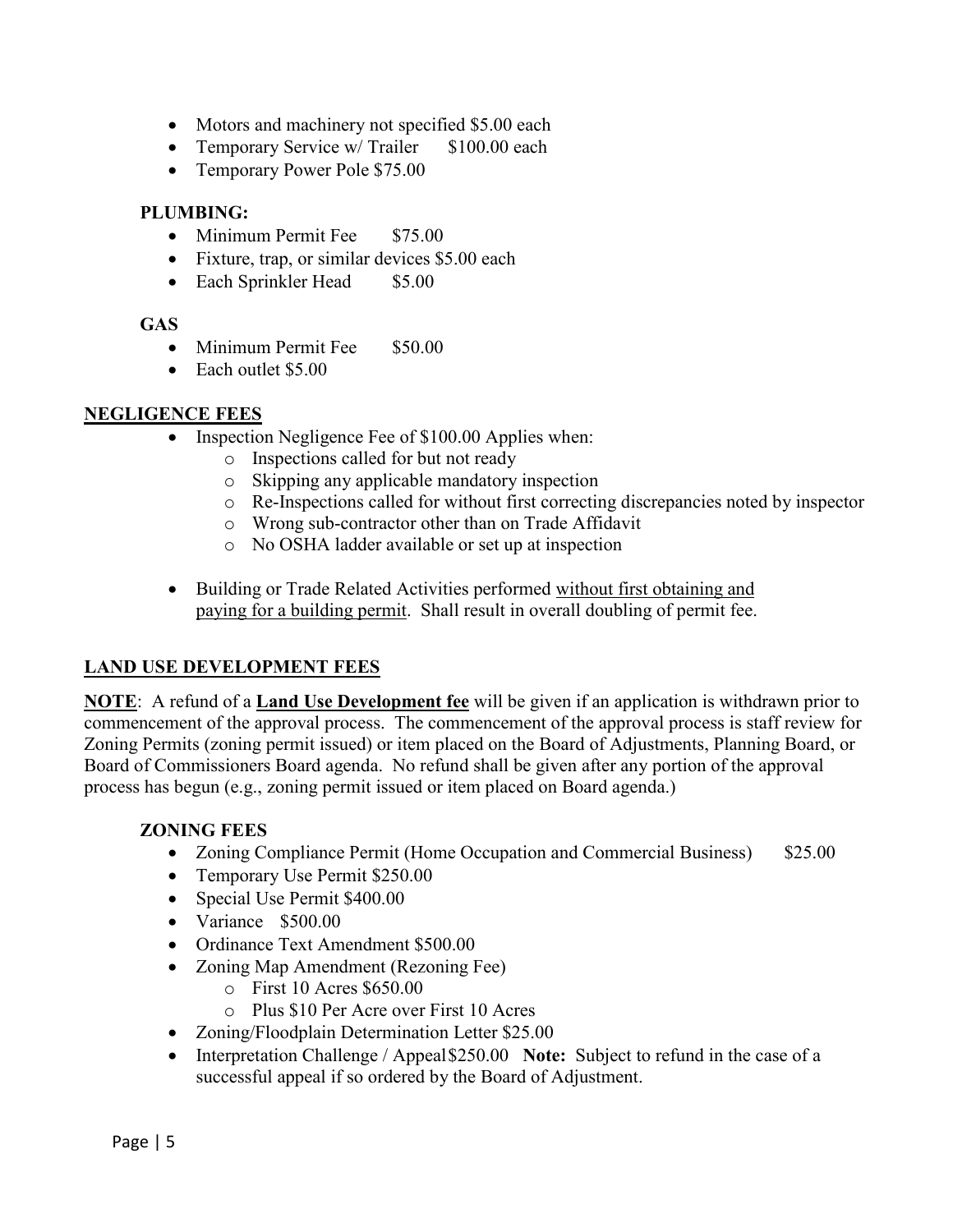## **SUBDIVISION FEES**

- Major Subdivision
	- o Preliminary Plan \$50.00 Per Lot
	- o Construction Drawing \$50.00 Per Lot
	- o Final Plan \$50.00 Per Lot
- All Minor Subdivisions are \$200.00 Per New Lot Created
	- o One Lot Subdivision \$200.00
	- o 2, 3, 4 lot Subdivision \$200.00 Per New Lot Created
	- o Transfer Plat \$200.00
	- o Expedited Subdivision \$200.00 Per New Lot Created
- Planned Unit Development
	- o Master Plan
		- First 10 Acres  $$650.00$
		- Plus \$10 Per Acre over First 10 Acres
	- o Preliminary Plan Level \$50.00 Per Lot
	- o Construction Drawing \$50.00 Per Lot
	- o Final Plat Level \$50.00 Per Lot

# **COMMERCIAL SITE PLAN REVIEW**

- Major \$200.00
- Minor \$100.00

#### **STORMWATER REVIEW FEES/DEPOSIT**

**NOTE:** The County stormwater review deposit / fee will be set up as an escrow wherein the applicant recovers any deposits in excess of actual costs incurred, or replenishes the escrow if costs drop below \$1000 prior to project approval.

- Major Residential Subdivision (over 5 Lots) \$6,000.00
- Major Commercial Subdivision (over 5 acres) \$6,000.00
- Major Commercial Site Plan \$3,700.00
- Minor Residential Subdivision (3 or 4 lots) \$2,500.00
- Minor Commercial Subdivision (3 or 4 lots) \$2,500.00
- Residential Site Plan \$2,500.00

#### **GIS Fee Schedule for Sale of GIS Related Data**

#### **Prints - Xerox Copy**

| <b>Size</b>              | <b>Black &amp; White Price</b> | <b>Color Price</b> |
|--------------------------|--------------------------------|--------------------|
| $8\frac{1}{2} \times 11$ | \$0.00                         | \$1.00             |
| $8\frac{1}{2} \times 14$ | \$0.00                         | \$2.00             |
| $11 \times 17$           | \$1.00                         | \$5.00             |

#### **Prints - Plotter**

| <b>Size</b> | <b>Black &amp; White Price</b> | <b>Color Price</b> |
|-------------|--------------------------------|--------------------|
| 24 x 36     | \$10.00                        | \$15.00            |